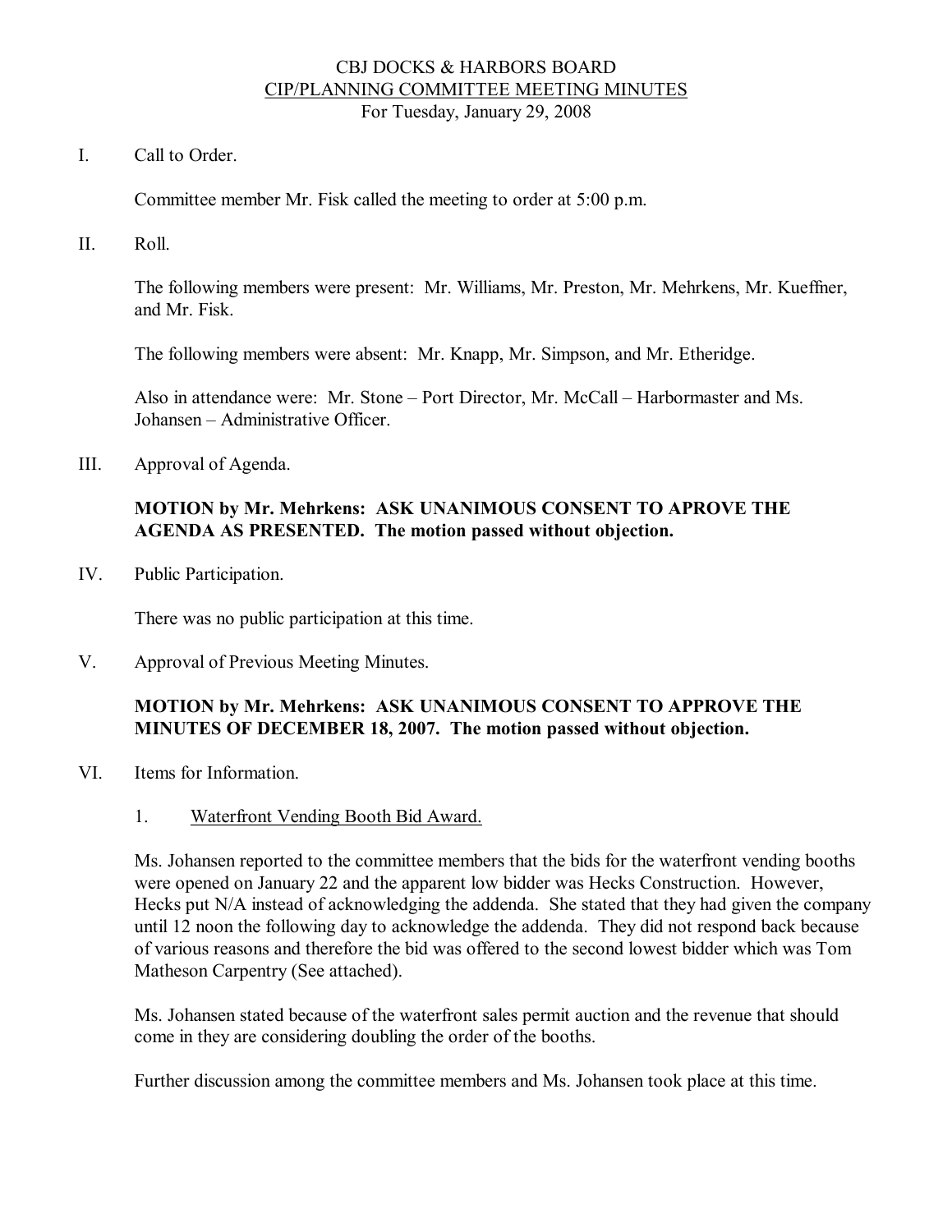CIP/Planning Committee Meeting Minutes

January 29, 2008

Page 2

Mr. Stone stated that his recommendation to the committee members at this time would be to take action on the base bid and then approving the alternate provided all of the waterfront sales permit revenues come in.

**MOTIONS by Mr. Mehrkens: ASK UNANIMOUS CONSENT FOR THE APPROVAL OF THE BASE BID TO BE AWARDED TO TOM MATHESON CARPENTRY AND AWARD THE ALTERNATE PROVIDED THE FUNDS BECOME AVAILABLE. The motion passed without objection.**

# 2. Auke Bay Commercial Loading Facility Bid Award.

Mr. Stone reported that there were two handouts distributed to the committee members this evening (See Attached).

He stated that there were only two firms that submitted a bid despite the fact that they sent about 50 packets out. He stated these two bids were open today at 2:00 pm, one was Swalling Construction and the other was Trucano Construction. He stated that it looked as if Swalling would get awarded the bid at one point because Trucano had a clerical error in adding up their line items. He stated that everyone had left after the bid opening except Mr. Summerville and himself and they went over the line items and couldn't find anything in our line items that would be off, and then took a look at Trucano's and they discovered that the line items for the base bid had been added wrong and then proceeded to call Mr. Trucano. Trucano's did a check and did discover an error in their additions and submitted a letter stating they had done so and readjusted the new base price at \$7,076,664.00.

Mr. Stone state from what he understood when this issue happens with these types of bids it can be handled with an acknowledgment letter submitted by the company. He also stated that there could be some potential for Swalling to appeal the award, but stated there is a provision in our bid document that stated if there was a clerical error the City has the right to correct it and require the bidder to comply with the corrected price.

Mr. Stone said at this point Trucano Construction looks to be the low bidder and went on to explain to the committee members the funding involved with the project. He stated there is enough funding available to do the base bid but would like to hold off on additive/alternate A because there are a couple things that he is not yet sure of the costs. One is the inspection cost and explained this to the members. The other is the fill and the quantities of it could be we end up using more than we thought.

Further discussion with Mr. Stone and the committee members took place at this time.

# **MOTION by Mr. Preston: ASK UNANIMOUS CONSENT TO RECOMMEND THAT THE FULL BOARD AWARD THE BID TO TRUCANO CONSTRUCTION. The motion passed without objection.**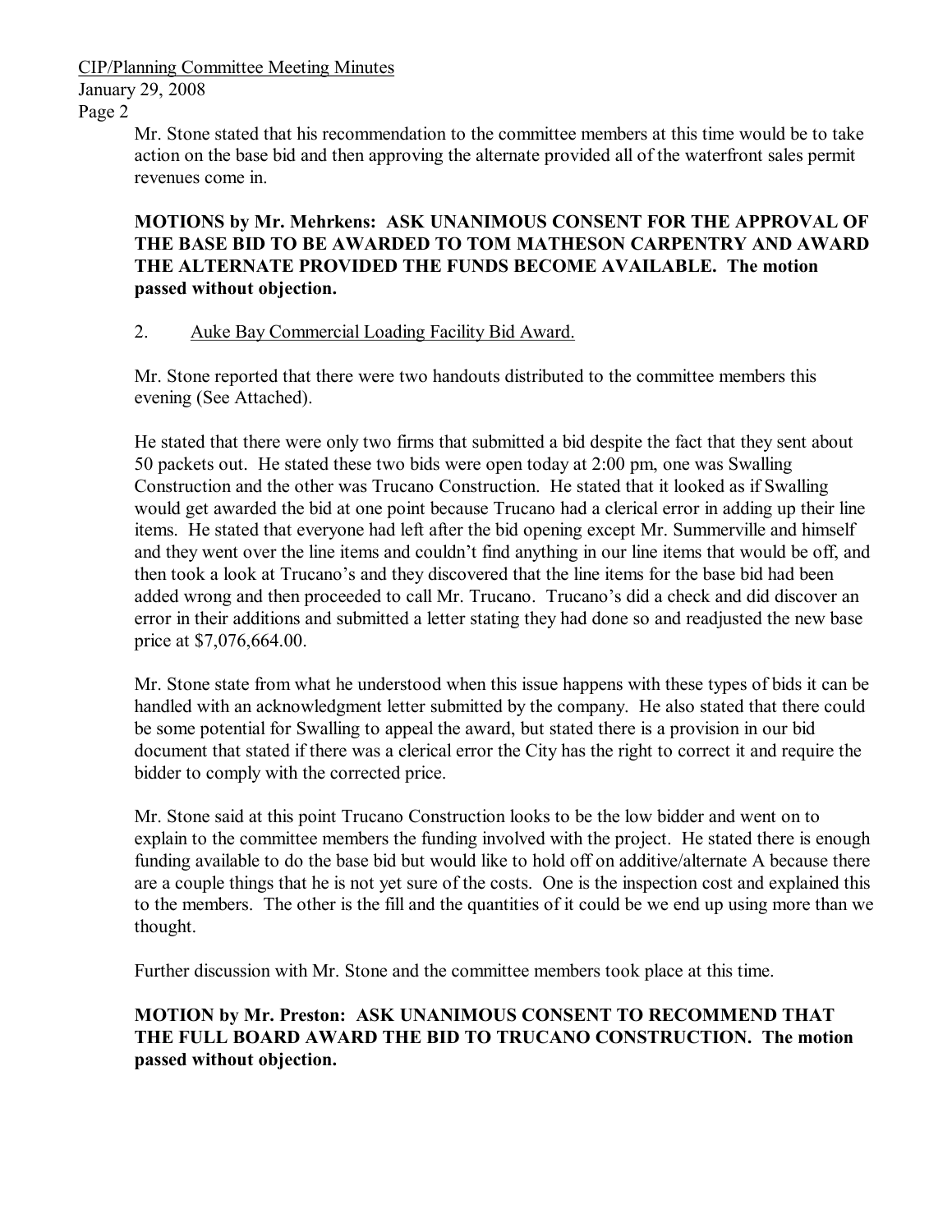CIP/Planning Committee Meeting Minutes January 29, 2008 Page 3

3. Aurora Harbor Office Condition Survey.

Mr. Stone stated that he had the City Engineering Department architect Mr. Gillette come and look at the office for the purpose of making improvements to the office. He went over the different issues that Mr. Gillette had addressed in his report.

He said that Mr. Gillette has recommended that we hire a term contract architect to do a couple things for us. One of them is to go through sort of a little program where they would sit down with the staff and go through maybe a better layout for the building for both the employees as well as the public. Then he would come up with some cost estimates for the work. Mr. Gillette told Mr. Stone that this type of service would be around \$5,000.00.

Mr. Stone recommended to the committee to proceed with this and explained some of the major issues with the conditions of the building.

More discussion among the committee members and Mr. Stone took place at this time.

There was no motion at this time but asked that Mr. Stone bring back a cost estimate for the architect to draw up a layout and schematics of the office.

- VII. Items for Information/Discussion.
	- 1. Douglas Harbor Dredging Update.

Mr. Stone stated there are two things going on with regards to the Douglas Harbor mercury contaminations involved with the dredging. The first is the Corp of Engineers breakwater which Mr. Stone stated has been resolved. The Corp will move ahead with the rebel mound breakwater which just got approval through DEC today and is good news.

The second issue that Mr. Stone addressed to the committee members was the dredging project located under the old floats, and with regards to that Mr. Stone is having PN&D assemble a list of all of the alternatives that could be used for handling the dredge spoils. We will then get with the regulatory agencies and discus each one of them to see which ones would be feasible in their mind from a permitting aspect and then sit down and try to determine costs.

Once this is completed Mr. Stone will bring the analysis back to the Board. He stated there are 5 or 6 alternatives and explained them to the committee members briefly. Basically what Mr. Stone stated is the project is on hold until we can come up with a solution to this dredging problem.

Further discussing among Mr. Stone and the committee members took place at this time.